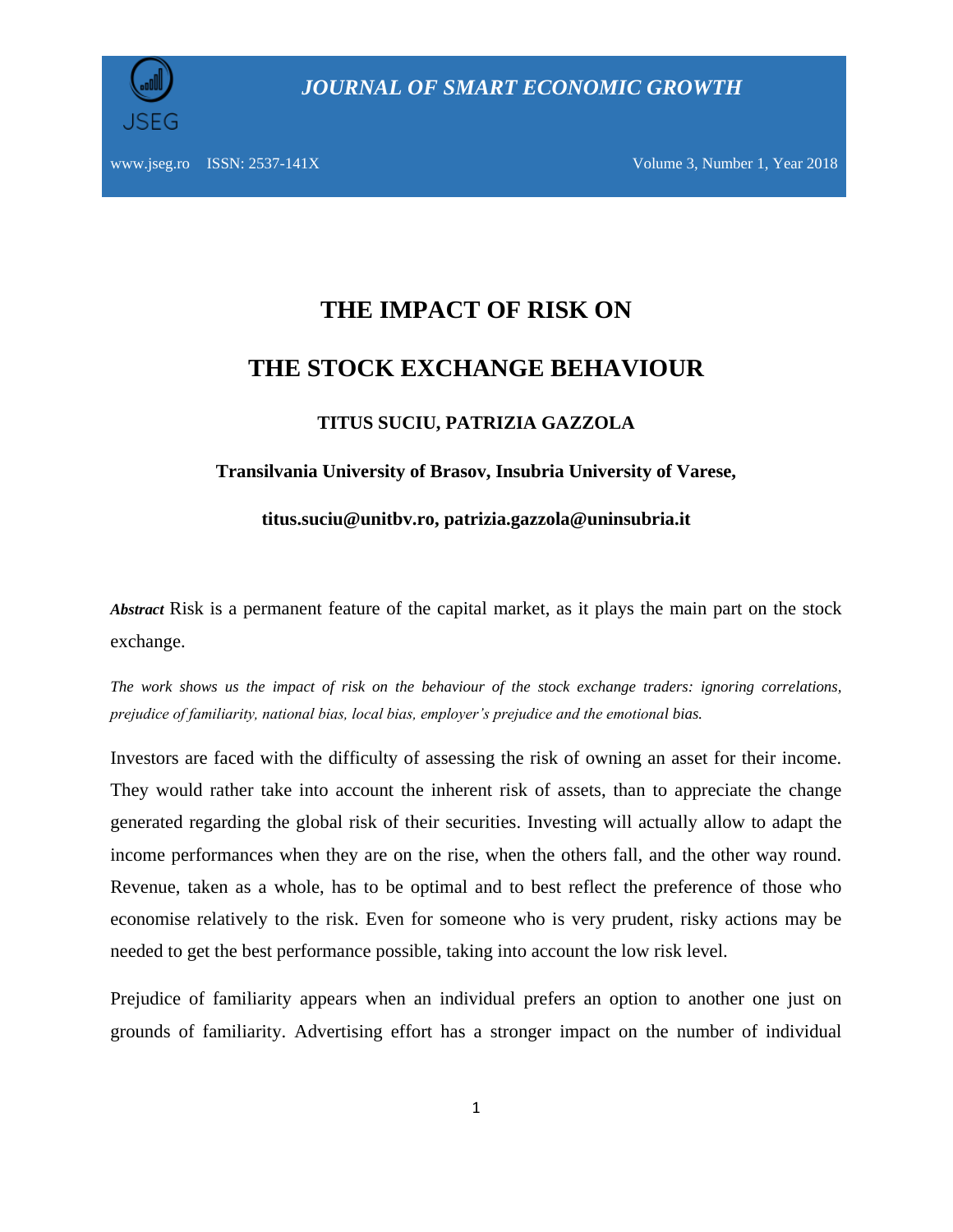

shareholders. Such a result confirms the ideea that private persons, more than professionnals, trust nonfinancial criteria such as familiarity to choose investments.

Investors exaggerate the weight of domestic shares in their income. Academic studies have shown that national titles are perceived by private persons as less risky than the foreign ones. The national prejudice generates an overexposure of securities to national risk, which could be reduced by geographic variation. (the USA, Europe, Japan, emerging markets).

The local prejudice determines the investors to give preeminence to shares of companies in their region.

The employer's prejudice is the most dangerous consequence of the attraction for financial investments. It is characterized by an overconcentration of income of the investors into the titles of the hiring company. Employees build their trust in the capital of their company after the share has progressed. A strong ratio of investments by the employees in the company bonds doesn't show sign of a strong future progress of shares.

The contrary relationship between the perceived risk and the perceived benefit of an activity is actually connected to the soundness of the negative or positive feeling associated to the respective activity. Individuals found their judgment not only on what they think, but also on what they feel. Il they like an activity, they are tempted to consider risks as minor, and gains as important. If they have a negative feeling, they tend to judge the opposite.

Although risk means that many things only may happen than they will actually do, a definition comprising the idea of volatility- this statement does not specify a time unit. Once the temporal dimension is introduced, the link between risk and volatility tends to weaken.

The risk is within us. If we over estimate our ability to really understand an investment or to come out clean after a dramatic price period, it doesn't matter what our portfolio contains or what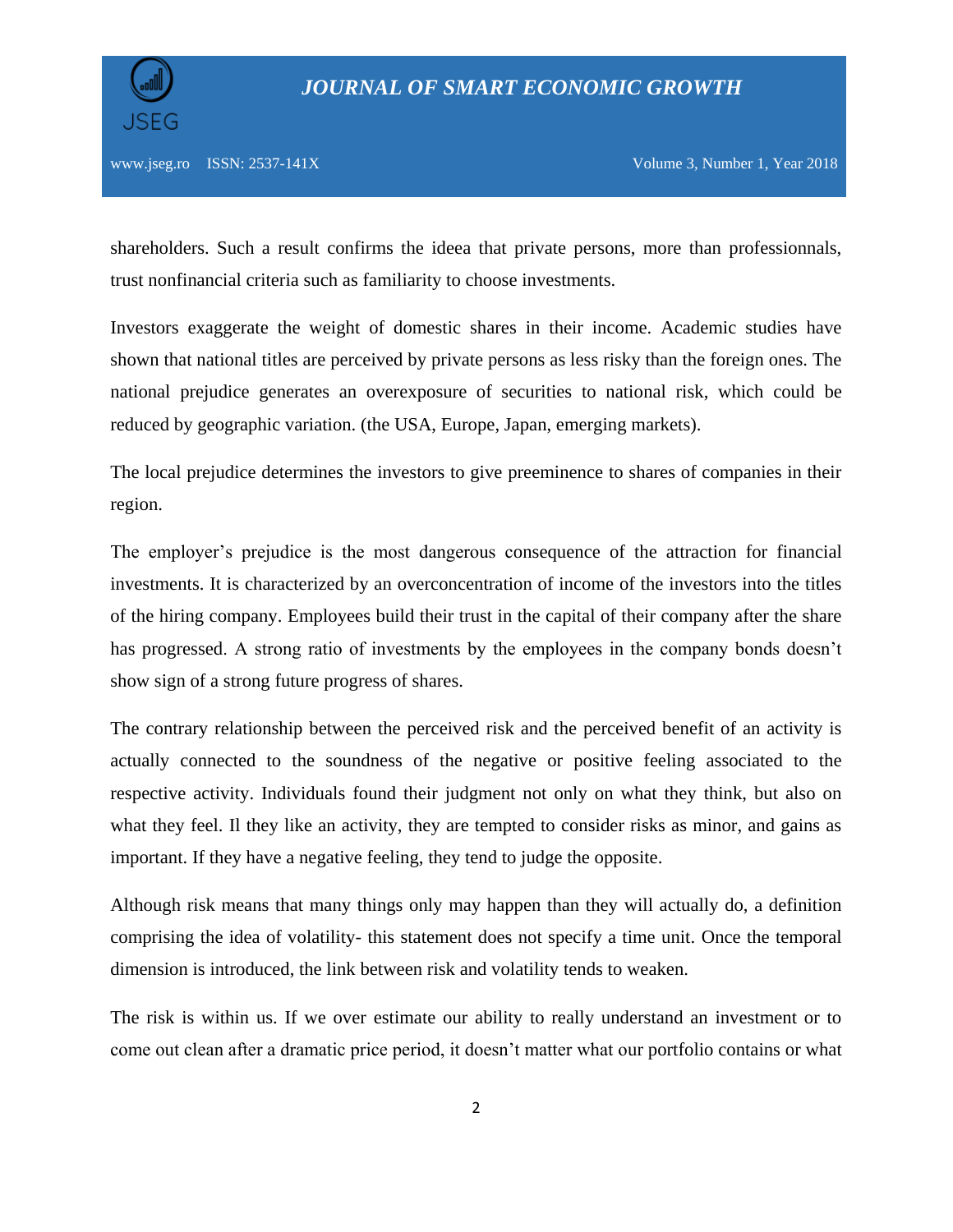

happens on the market. In the end, the financial risk does not lie in what types of investments have we done, but in what type of investor we are.

*All these elements pertain to behavior finance and they show us that the investor is not reasonable most of the times when he/she makes a decision on the capital market and in relation to the risks undertaken on the stock exchange.* 

*Keywords: risk, behaviour, finance, investor, psychology*

**Jel Classification:** *C92, D53, G02*

#### **1. INTRODUCTION**

**Along time, risk was one of the most fascinating topics chosen for study. Risk is a permanent feature of the capital market, as it plays the main part on the stock exchange. In order to define risk several notions were formulated: sacrificing an immediate advantage or the lack of immediate consumption, in exchange of future advantages; loss of a clear, distinct advantage from the purchase and use of a real good or by taking a service for a future and uncertain advantage from investing in securities; lack of certainty over the value of a financial good to be recorded at a future date.** The risk of an investment triggers possible variations in the expected average return as a result of the unexpected fluctuation of the economic and financial phenomena which determine it. (Stancu, 1997

In finance, the risk notion used is the variance, i.e. all the favourable and unfavourable deviations compared to the average, with frequencies distributed according to the common norm: the average has the highest frequency, while the favourable and the unfavourable deviations are symmetrical. (Stancu, 2012)

Mândru considers that ,, risk and uncertainty are permanent features of the environment in which companies function; they are to be found in varying proportions, with the peculiarity that uncertainty is always present.'' (Mândru, 2011)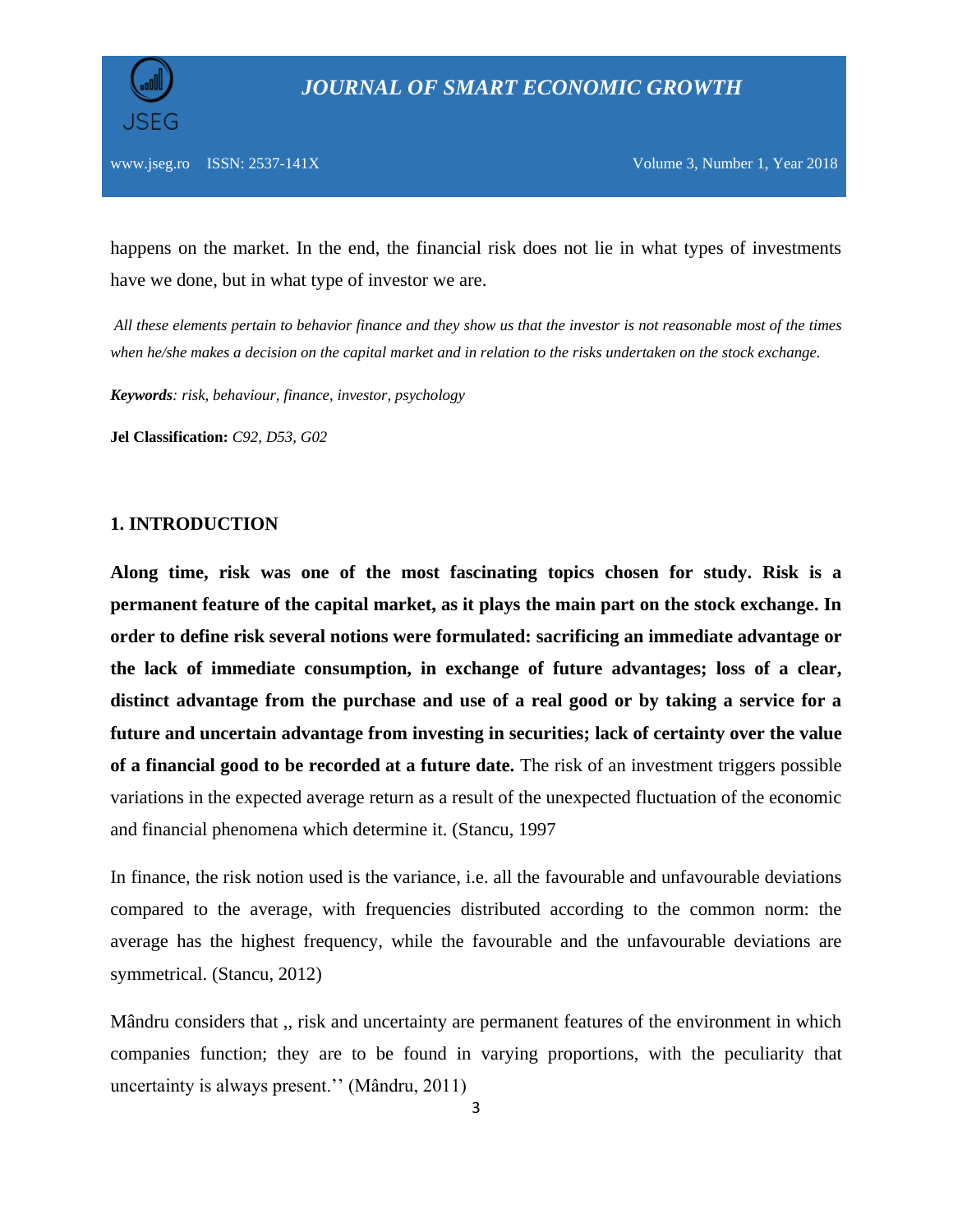

#### **2.THE WAY RISK IMPACTS ON THE BEHAVIOUR ON THE STOCK EXCHANGE**

**2.1. Ignoring correlations**. Why do you keep refusing to own foreign shares?

Investors are faced with the difficulty of assessing the risk of owning an asset for their income. They would rather take into account the inherent risk of assets, than to appreciate the change generated regarding the global risk of their securities. Investing will actually allow to adapt the income performances when they are on the rise, when the others fall, and the other way round.

Nosfinger made an experiment on the perception of risk among the finance students and of the members of the investments club. They put themselves in the shoes of an investor with a wide portfolio, which included american and international assets. They were asked which placements of a given list would increase the risk of the income and which of them would reduce it.

The list was made of American Treasury bills, bonds of well-listed companies, high-yield bonds, shares of emerging countries, European and Asian shares, from a fund varied in small increase values, from shares of smaller companies and from real estate. The intrinsec risk was well set: treasury bills and bonds being the safest and the emerging countries shares and increase values being the most risky. When taking into account the correlation of performance to revenue, results changed considerably.

In fact, small caps, the effect of which was considered neutre by the people inquired, increase the risk of the revenue, while emerging countries shares, considered as very concerning, significantly decrease them. In the first case, the own risk of the placement is doubled by the added risk, while in the latter, the inherent risk is offset by a weak correlation of the trends of bonds in the USA and in the emerging countries. Emerging countries shares, even if very volatile, allow to decrease the global risk of values only because their trends do not follow closely that of the American market. (Nosfinger,2001)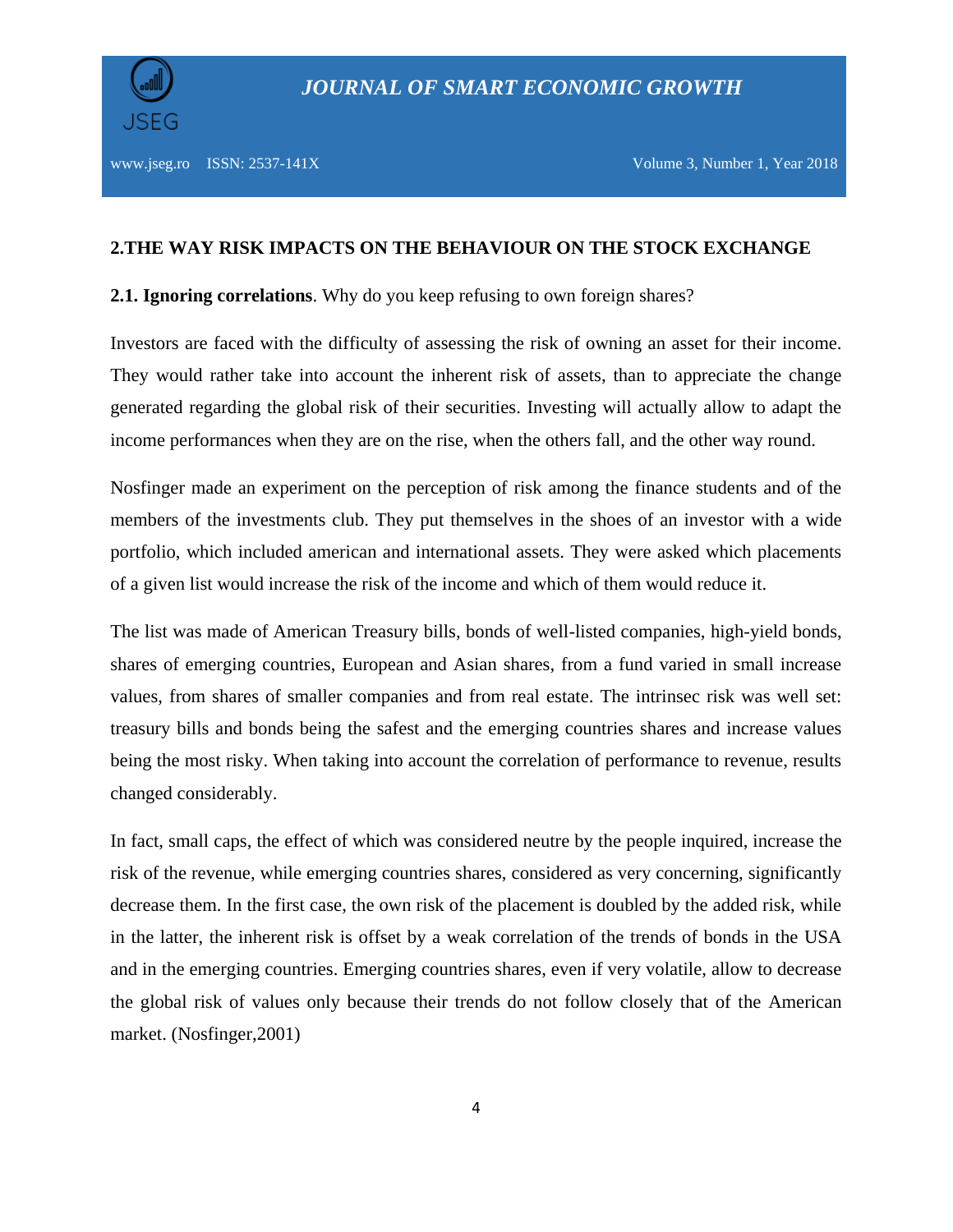Revenue, taken as a whole, has to be optimal and to best reflect the preference of those who economise relatively to the risk. Even for someone who is very prudent, risky actions may be needed to get the best performance possible, taking into account the low risk level.

#### **2.2. The familiarity bias**

It appears when an individual prefers an option to another one just on grounds of familiarity. In order to highlight the bond between familiarity and investment, Grullon, Kanatas and Weston quantified the relationship between advertising expenditure of listed companies and the number of individual shareholders. Between the companies which have a poorer advertising and the more generous ones, the number of individual shareholders is multiplied by a factor of 4 to 40, depending on the capitalizing levels. The relationship is available in statistical tests. A regression that controls a series of variables (size of the company, profitability, volatility, price and liquiditiy) shows that an increase by 10% of advertising expenses will increase by an average of 2.7% the number of shareholders of the company. If a company passed from the second to the fourth fifth of the sum for advertising, the number of shareholders would increase by 74% (Grullon, Kanatas&Weston ,2004)

Advertising effort has a stronger impact on the number of individual shareholders. Such a result confirms the ideea that private persons, more than professionnals, trust nonfinancial criteria such as familiarity to choose investments.

**2.3. National prejudice**. Why are 90% of your revenues made up of domestic shares?

Investors exaggerate the weight of domestic shares in their income. Opposite to the financial theory which recommends distributing revenues according to relative capitalizations of various markets, investors concentrate most of their shares in the domestic section. Academic studies have shown that national titles are perceived by private persons as less risky than the foreign ones.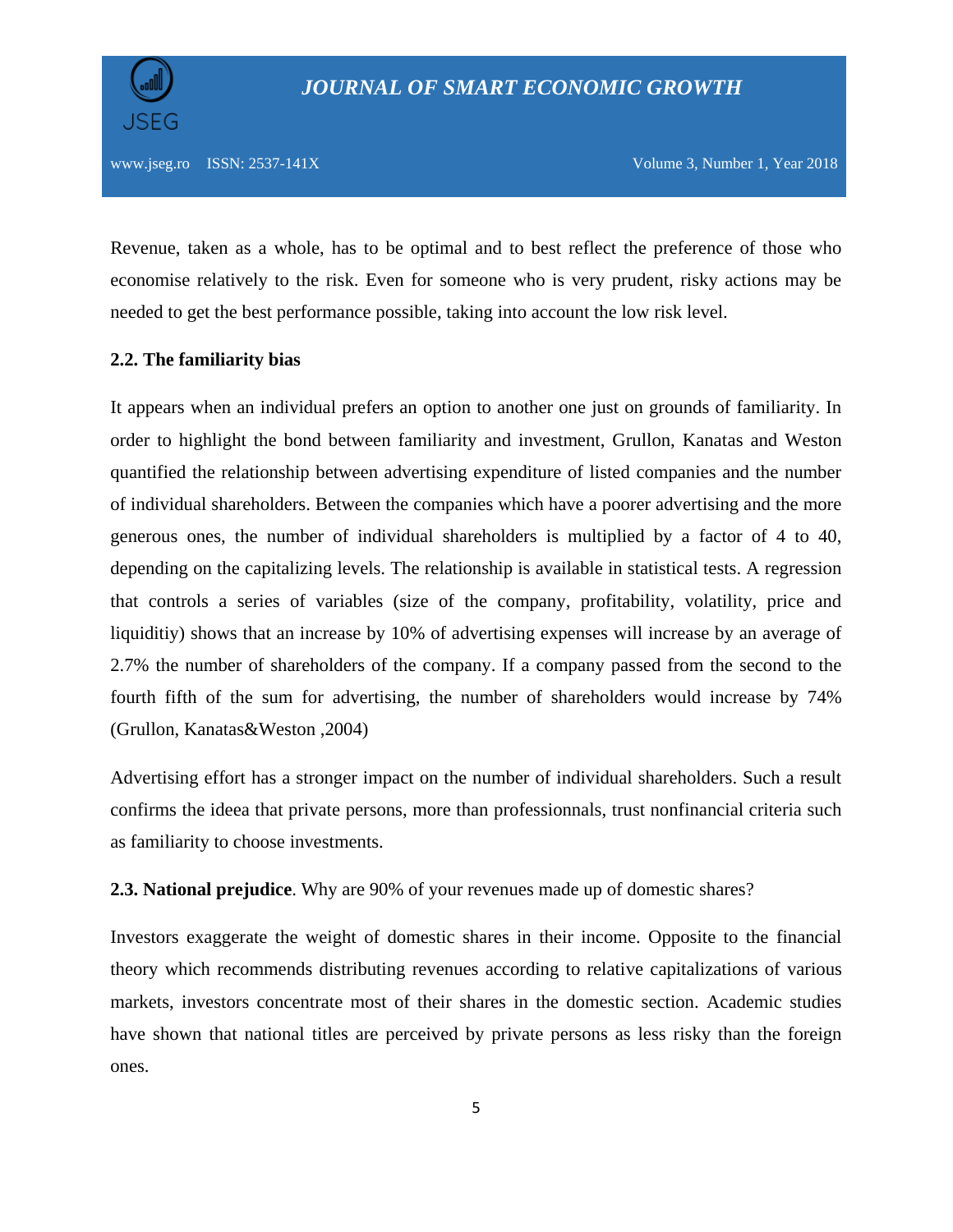Kilka and Weber studied among the students the predictions of German and American investors on future trends of German and American shares. Each individual had to mention the following aspects for three binational pairs of shares comparable in size and industrial sector:

- level of competence for evaluating the course on three months on a scale from 1 to 7

- probability that the respective courses show progressions in predefined intervals (lower than 10%, between 10 and 5 %, between 5% and 0%... higher than 10%)

- confidence levels of 10%, 50% and 90%.

They discovered that students consider to be more competent in predicting the trend of domestic shares than that of the foreign ones, this being translated into a more optimistic estimate of the distribution of yields and less dispersed in the case of domestic titles. In the opinion of the German students, German titles ensure a higher yield and a lower risk than the American ones, while for the Americans, the percetion is quite the opposite. In fact, the two groups make predictions which are totally contrary to the lessons of financial theory which reads that risk and yield go hand in hand. The more titles on a certain market have more volatile performances, the higher the average yield generated. (Kilka&Weber, 2000)

The national prejudice generates an overexposure of securities to national risk, which could be reduced by geographic variation. (the USA, Europe, Japan, emerging markets).

**2.4. Local prejudice**. Why have you bought shares of the most important company in your region?

The local prejudice determines the investors to give preeminence to shares of companies in their region.

Huberman analized the shares of seven baby bells, i.e. regional phone companies resulting from the 1984 dismantling of the company ATT. He discovered that 20 years later, investors continued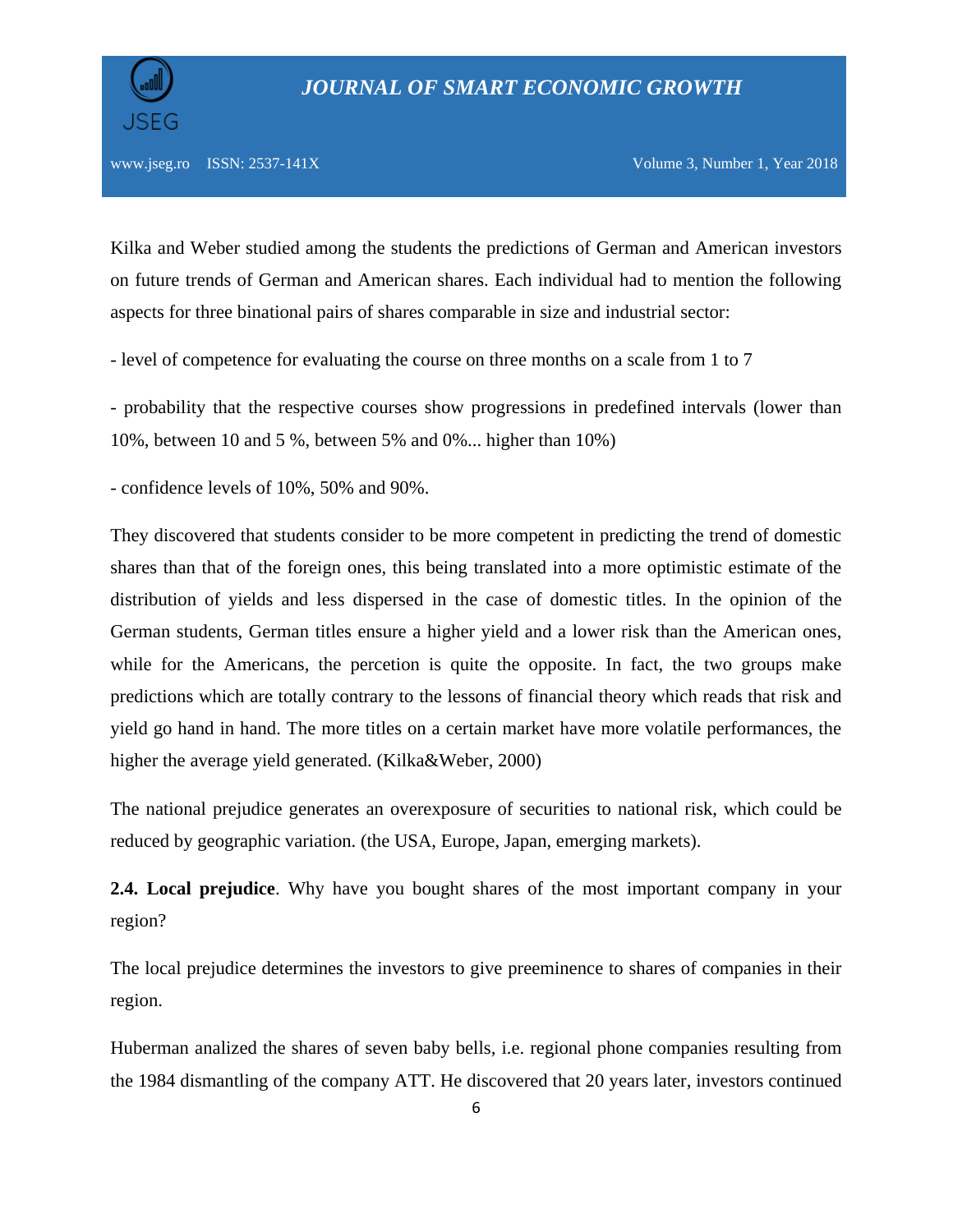



to have bonds with the local baby bell rather than with other regional companies. Thus, the fraction of the local baby bell capital owned by the inhabitants of a state is 2.76 times higher than the capital share owned in average by the same inhabitants with the other regional companies.(Huberman, 2001)

Thus, in complete opposition to sparing habits, financial theory ensures us that the persons who should be the least interested in your region are the very people who live there.

#### **2.5. The employer's prejudice.** Why do you own shares of the company you work at?

The employer's prejudice is the most dangerous consequence of the attraction for financial investments. It is characterized by an overconcentration of income of the investors into the titles of the hiring company. Based on an enquiry on 246 of the biggest American companies, Schultz discovered that 42% of the employees' pension funds used to be invested in the respective companies' titles. This overconcentration is the riskier as the employees already ensure the entire human capital (labor capacity) already invested in the hiring company.

This opinion is exposed by Benartzi, who interpreted the results of an inquiry conducted by the website morningstar.com based on 1095 respondents- internet surfers- who answered to a questionnaire on the performance of their company. At the question: ,,do you think that the shares of the company which hired you is likely to lose 50% of their value more than the market in the next 5 years?'' ; the answers have shown that only 16.4% of the respondents consider that the bonds of the company are riskier than the American market. Among the internet surfers without academic background only 6.5% have this perception on risk. (Benartzi, 2001)

Employees build their trust in the capital of their company after the share has progressed. A strong ratio of investments by the employees in the company bonds doesn't show sign of a strong future progress of shares.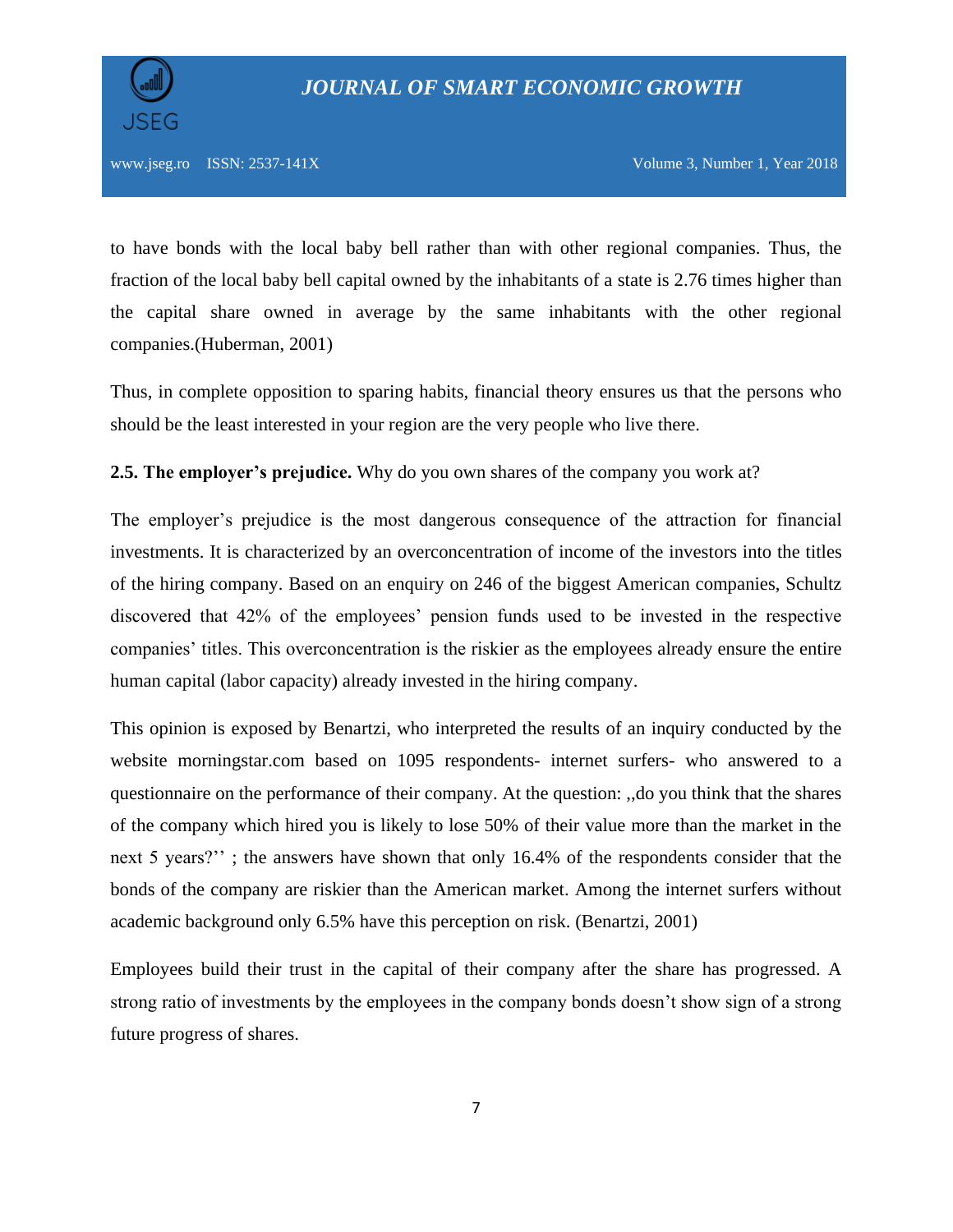

#### **2.6. The emotional reasoning**

Researchers have noticed that risk analysis associated to an activity and of the benefits it gives are negatively related. For many phenomena, the more important the benefit, the lower the risks. And the opposite. Alcohol, cigarettes or genetically modified organisms are perceived as very risky and not quite profitable, while vaccins, antibiotics and X-rays are considered to be very useful and not really dangerous. This negative relationship is remarkable as it appears precisely when the objective link between risks and benefits of activities is lacking and because human activities seem to answer to a rather contrary law.

The contrary relationship between the perceived risk and the perceived benefit of an activity is actually connected to the soundness of the negative or positive feeling associated to the respective activity. Individuals found their judgment not only on what they think, but also on what they feel. Il they like an activity, they are tempted to consider risks as minor, and gains as important. If they have a negative feeling, they tend to judge the opposite. For the recently listed companies, the image of the company and its emotional evaluation are important criteria on which investors count when they make decisions .(Mangot, 2009)

Although risk means that many things only may happen than they will actually do, a definition comprising the idea of volatility- this statement does not specify a time unit. Once the temporal dimension is introduced, the link between risk and volatility tends to weaken. Time has an impact on risk in many ways, not only in its relation to volatility…. If you do not intend to sell a package of shares, you don't care about its price. For the real long-time investors, volatility means an opportunity rather than a risk, at least to the extent volatile bonds tend to have a higher profitability than other stabler assets.(Berstein, 2014).

Risk sensitivity represent a skewed weighting of influence of unconditioned stimuli that bias an organisms preference for a risky stimulus. With binary-symmetric outcomes if an organism has a non-linear accelerating convex value function then that organism will place more value on the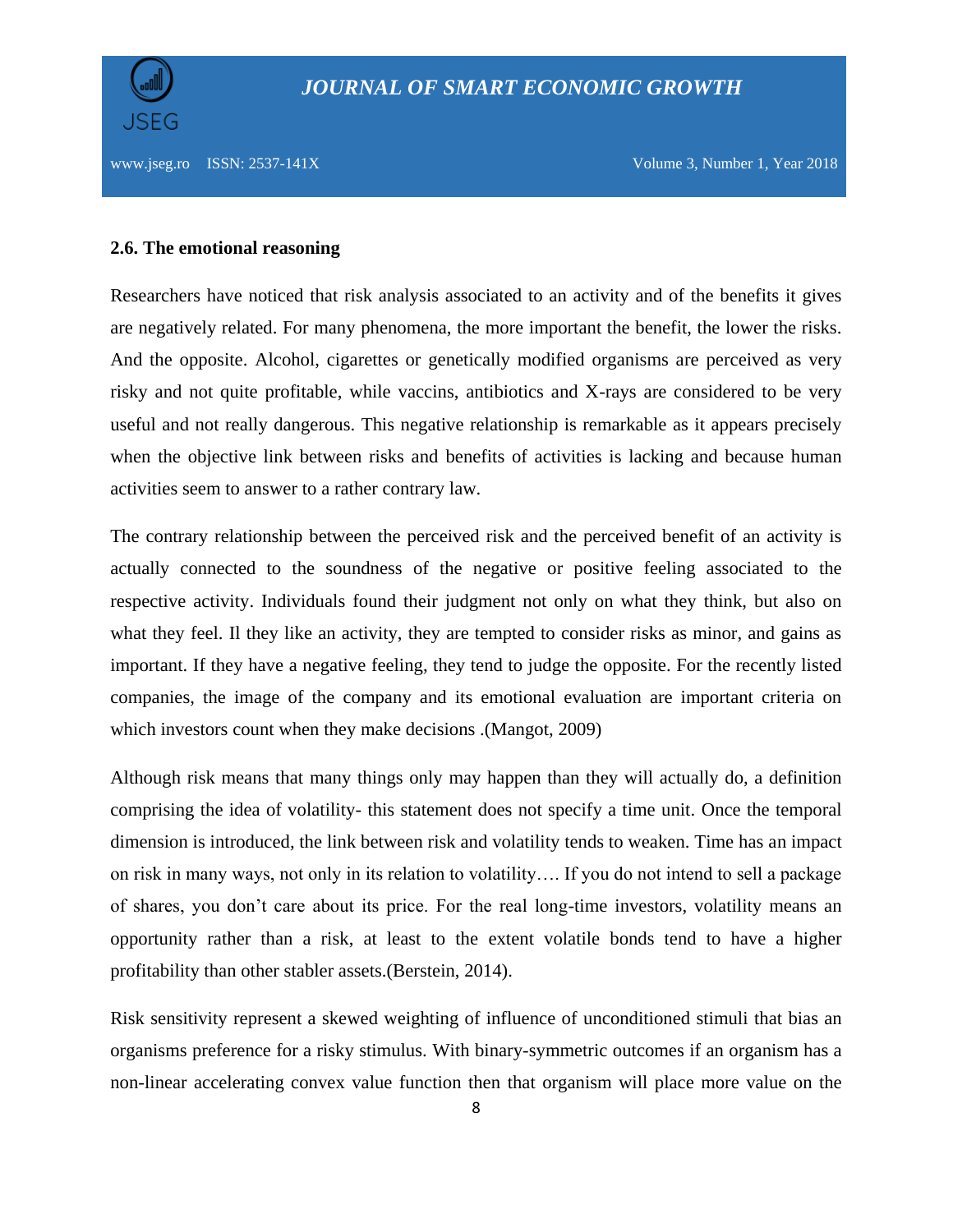

## *JOURNAL OF SMART ECONOMIC GROWTH*

www.jseg.ro ISSN:  $2537-141X$  Volume 3, Number 1, Year 2018

higher of the two rewards compared to the lower reward and therefore will prefer higher risk situations as a direct consequence (and vice versa for an organism with a non-linear decelerating concave function). Neither of these normative or descriptive approaches requires risk information per se at the time of uncertainty (before outcome) to be processed by a decision maker.(O'Neill, Schultz, 2015, 76)

Investment income can increase after a firm holds equity stakes in financial institutions, but this is only the case for non-state-controlled firms, and overall operating income decreases, which cannot be offset by the increase in investment income. The return on assets declines as a result. Furthermore, after investing in financial institutions the cost of debt rises, cash-holding falls, and stock returns do not improve. Investing in financial institutions does not result in improvements in operating performance, nor does it reduce transaction costs. Given that these firms are larger, more profitable, and possess abundant cash reserves before becoming involved in the financial industry, their overall performance does in fact deteriorate. (Xu, Yin, 2017, 124)

Most of the anticipated relationship between financial risk tolerance and each of the demographic or socio-economic variables of individual investors from the literature were found to be relevant. It is generally thought that financial risk tolerance of individual investors decreases with their age. The study fails to support this view, or even provide evidence to the contrary. The common belief is that single people are more risk tolerant than married ones. The study agrees that higher levels of formal education increases one's ability to evaluate risk and therefore gives a higher financial risk tolerance. The present as well as many other studies found a positive relationship between income of individual investors and their financial risk tolerance. However, this study indicates significant low negative correlation between the number of dependants and financial risk tolerance. The analysis of different demographic factors of individual investors with their financial risk tolerance indicates that the demographic features of individual investors could be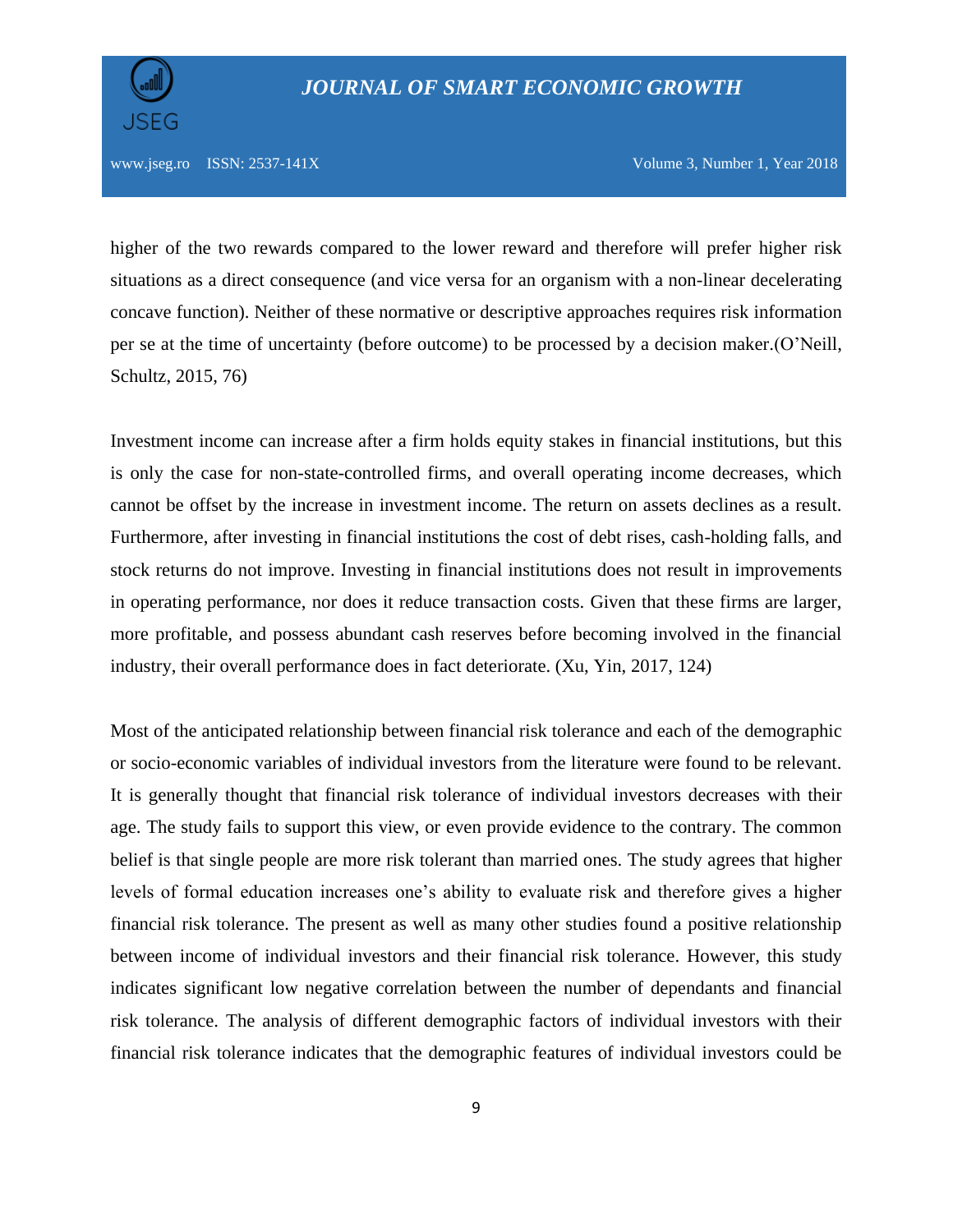

used to distinguish between levels of financial risk tolerance, and an association of these variables could be developed to predict a person's risk-tolerance. (Sulaiman, 2012, 114)

#### **3. CONCLUSIONS**

The financial field offers a wide range of products to whoever wants to increase his or her revenues, by increasing the likelihood to find investments according to one's needs, at the same time making one's choices ever more complex. **Decisions are taken intuitively, based on friends'advice, on financial analysts or based on personal experience and on learning. Feelings may lead to inconsistent decisions or lead to reasonable choice.**

Elementary statistic notion should be taken into consideration in order to come back to the average value. When a person underperforms, it is quite likely to do very well the next time. The same goes the opposite- the one who did well will most probably underperform next time.

The performances on the market are crucial for a sale than the absolute ones. Although reluctance towards losses is to a certain extent generalized with investors, the benchmark used will vary from one investor to the other. **The high number of milestones (the buying rate, the highest value, the dividend yield, economic profitability, PER, P/BV, EPS) plead for a lack of stability of decision-making cognitive processes.** It makes us wonder whether the respective lack of stability is older or just an ad-hoc one. Does the investor from his investments?

The risk is within us. If we over estimate our ability to really understand an investment or to come out clean after a dramatic price period, it doesn't matter what our portfolio contains or what happens on the market. In the end, the financial risk does not lie in what types of investments have we done, but in what type of investor we are. For this, there are five types of investor profiles: very conservative, conservative or moderate, balanced, growth oriented and dynamic or aggressive. Practically, the last two are suitable for a stock market broker.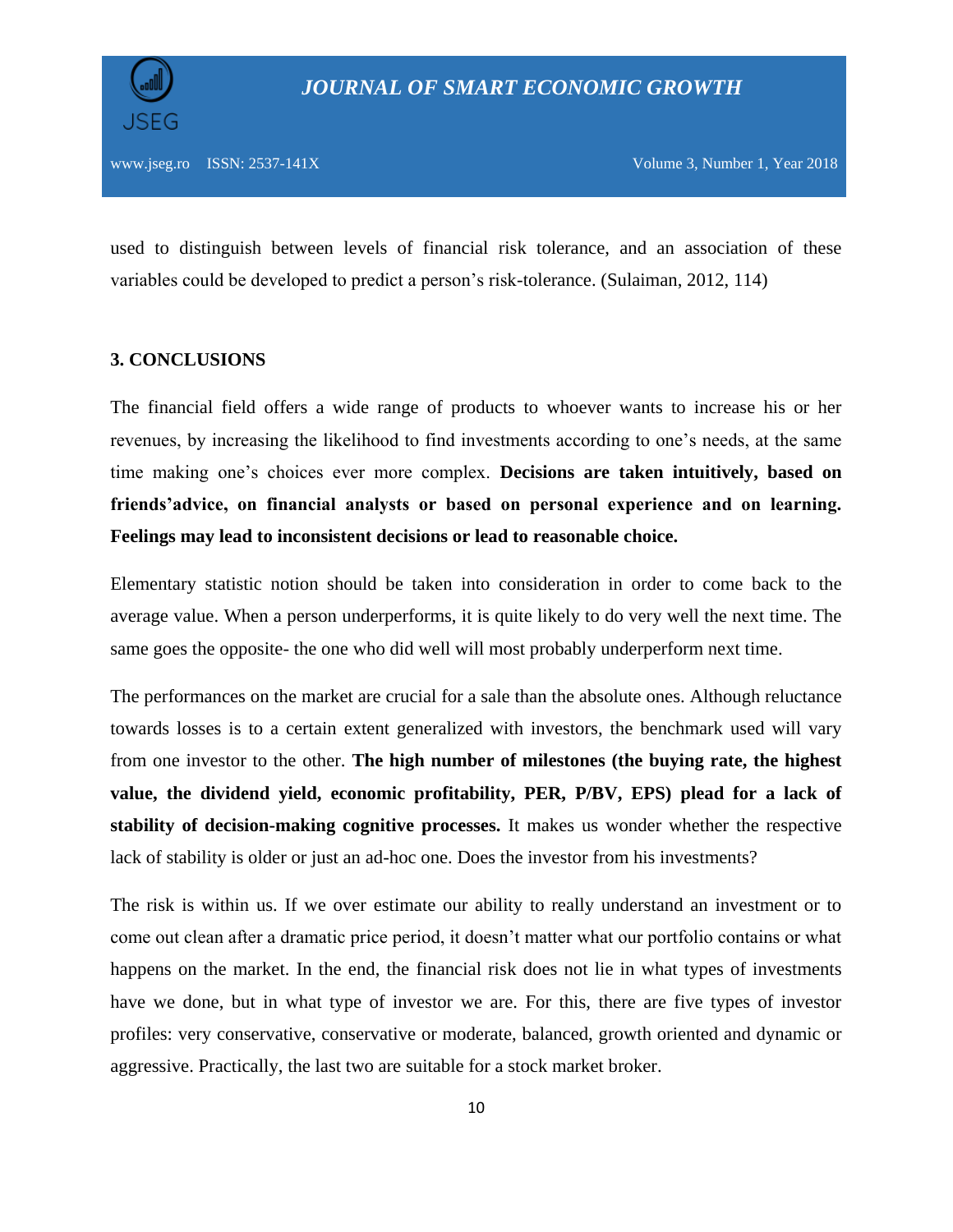

**CONFLICTS OF INTEREST AND PLAGIARISM:** The authors declare no conflict of interest and plagiarism.

#### **REFERENCES**

Benartzi S. (2001). Excessive extrapolation and the allocation of 401 (k) accounts to company stock, *The Journal of Finance*, 56(5), pp. 1737-1746

Bersntein P.L. (2014) *Împotriva zeilor. Remarcabila poveste a riscului*, Ed Humanitas, Bucureşti Features of Individual Investors, Procedia Economics and Finance, 2, 2012, pp. 109-115

Grullon. G. Kanatas G. Weston J. (2004). Advertising, breadth of ownership and liquitity, *The review of Financial Studies*, 17(2), pp.439-461

Huberman. G. (2001). Familiarity breeds investment, *Review of Financial Studies*, 14(3), pp. 659-780

Kilka M. Weber M. (2000). Home biais in international stock return expectations, *Journal of Psychology and Financial Markets*, 1, pp. 176-192

Mândru L. (2011). *Managementul integrat calitate-risc pentru societăţile comerciale cu profil industrial*, Ed. Universității Transilvania, Brasov

Mangot. M. (2009). *50 experimente în psihologie privind economiile şi investiţiile,* Ed. Polirom, Iaşi

Nosfinger J.R. (2001). *The psychology of investing*, Pearson Prentice Hall

O'Neill M. Schultz W. (2015). Economic risk coding by single neurons in the orbito-frontal cortex, *Journal of Physiology*, 109, 2015, pp.70-77

Stancu I. (1997). *Finanţe,* Ed Economică, Bucureşti